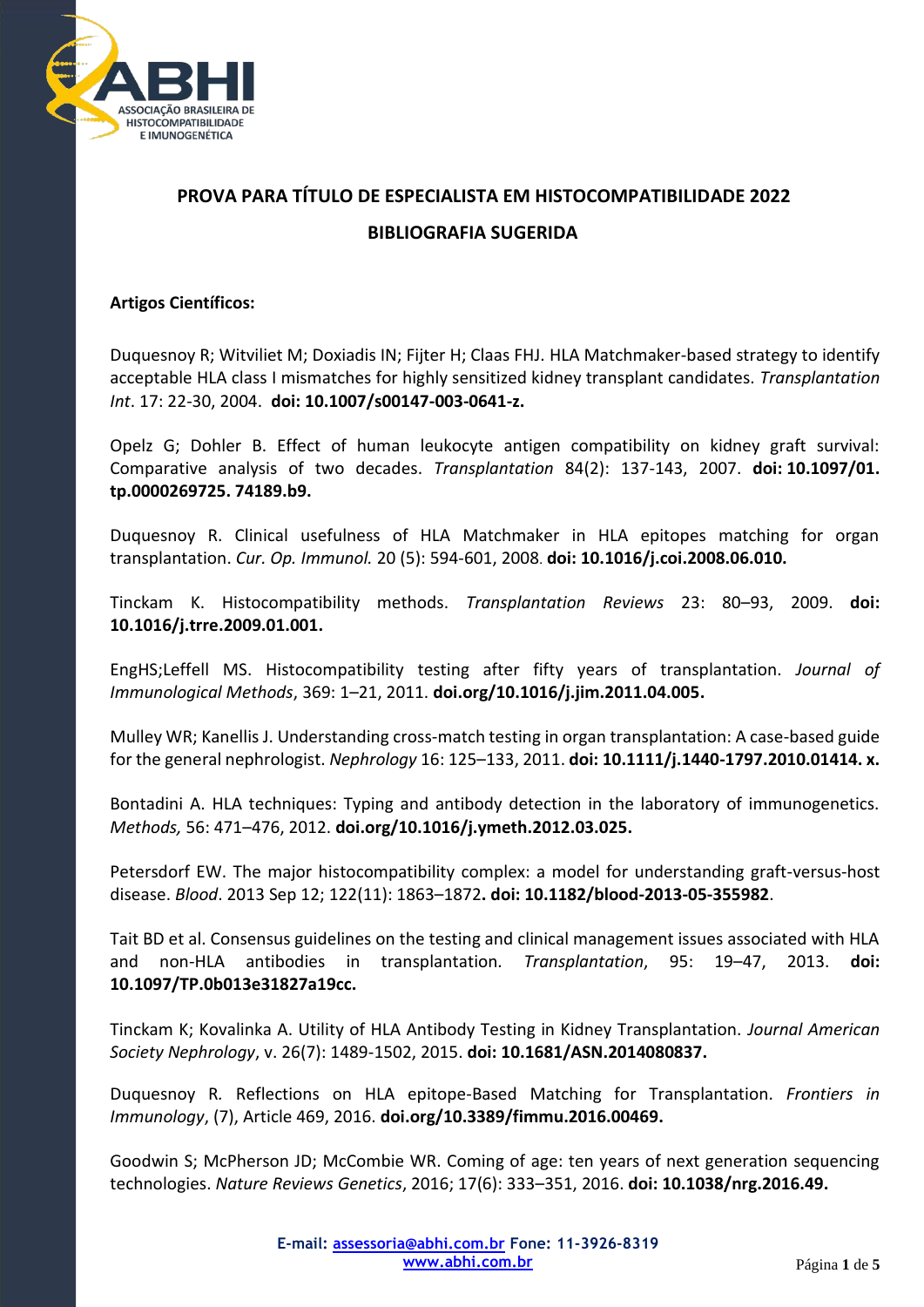

Juric MK; Ghimire S; Ogonek J. et al. Milestones of Hematopoietic Stem Cell Transplantation: From First Human Studies to Current Developments. *Frontiers in Immunology* 7:470, 2016. **[doi.org/10.3389/fimmu.2016.00470.](https://doi.org/10.3389/fimmu.2016.00470)**

Petersdorf EW. Mismatched Unrelated Donor Transplantation. *Seminars in Hematology*, 253(4):230– 236, 2016. **doi: 10.1053/j.seminhematol.2016.07.003.**

Tait BD*.* Detection of HLA Antibodies in Organ Transplant Recipients Triumphs and Challenges of the Solid Phase Bead Assay. *Frontiers in. Immunology* Review 7, article 570, 2016. **doi: 10.3389/fimmu.2016.00570**.

Fleischhauer K; Shaw EB. HLA-DP in unrelated hematopoietic cell transplantation revisited: challenges and opportunities. *Blood*, 130, (9):1089-1096, 2017. **doi: 10.1182/blood-2017-03-742346**.

Tambur AR et al. Sensitization in Transplantation: Assessment of Risk (STAR) 2017 Working Group Meeting Report. *American Journal of Transplantation*, 18:1604–1614, 2018. **doi: 10.1111/ajt.14752.**

McCaughan J; Xu K; Tinckam K. Detecting donor-specific antibodies: the importance of sorting the wheat from the chaff. *Hepatobiliary Surgery and. Nutrition*., v. 8(1), p. 37-52, 2019. **doi: 10.21037/hbsn.2019.01.01.**

Hurley CK, et al. Common, intermediate, and well-documented HLA alleles in world populations: CIWD version 3.0.0. *HLA Immune Response Genetics*;95 (6):516–531, 2020. **doi: 10.1111/tan.13811.** 

Requena, D et al. Identification of Novel Candidate Epitopes on SARS-CoV-2 Proteins for South America: A Review of HLA Frequencies by Country. *Frontiers in Immunology*, 11:2008, 2020. **doi: 10.3389/fimmu.2020.02008**.

Kumru-Sahin GK; Unterrainer C; Süsal C. Critical evaluation of a possible role of HLA epitope matching in kidney transplantation. *Transplantation Reviews* 34 1005-33, 2020. **doi: 10.1016/j.trre.2020.100533**.

Robinson J, Barker DJ, Georgiou X, Cooper MA, Flicek P, Marsh SGE. IPD-IMGT/HLA Database. *Nucleic Acids Research* 48: D948-955. 2020. [https://www.ebi.ac.uk/ipd/imgt/hla/.](https://www.ebi.ac.uk/ipd/imgt/hla/)

Tambur AR et al. Sensitization in transplantation: Assessment of risk (STAR) 2019 Working Group Meeting Report.*,* 20:2652–2668, 2020. **doi: 10.1111/ajt.15937.**

Bestard O; Couzi L; Crespo M; Kessaris N; Thaunat O. Stratifying the humoral risk of candidates to a solid organ transplantation: a proposal of the ENGAGE working group. Transplant International 2021**. doi: 10.1111/tri.13874.**

Marsh SGE. Nomenclature for factors of the HLA system, update April, 2021. HLA. 98(3):313-353, 2021. **doi: 10.1111/tan.14370.**

Hurley CK. Naming HLA diversity: A review of HLA nomenclature. *Human Immunology,* 82(7):457-465, 2021**. doi: 10.1016/j.humimm.2020.03.005.**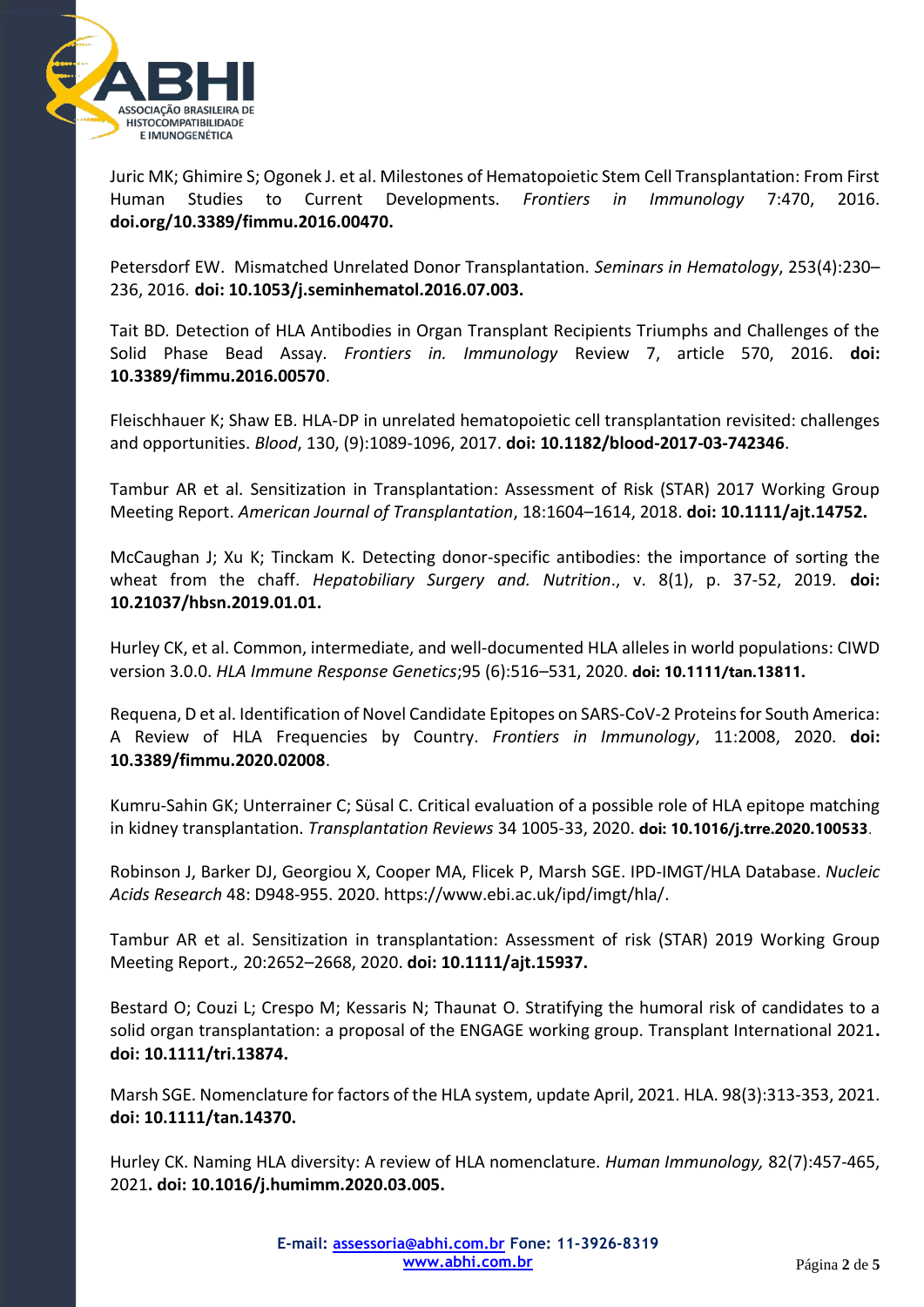

#### **Livros:**

ASHI Laboratory Manual. 4th edition, 2000; editors Hahn AB, Land GA, Strothman RM. [American](https://trove.nla.gov.au/people/American%20Society%20for%20Histocompatibility%20and%20Immunogenetics?q=creator%3A%22American+Society+for+Histocompatibility+and+Immunogenetics%22)  [Society for Histocompatibility and Immunogenetics.](https://trove.nla.gov.au/people/American%20Society%20for%20Histocompatibility%20and%20Immunogenetics?q=creator%3A%22American+Society+for+Histocompatibility+and+Immunogenetics%22)

Garcia VD; Abbud Filho M; Neumann J; Pestana JOM. Transplante de Órgãos e Tecidos 2ª Ed., 2006.

Porto LCM. Estudos de Associação HLA X Doenças: Extratos do Primeiro Simpósio Brasileiro. Ed. UERJ, 2009.

Voltarelli JC. Imunologia Clínica na Prática Médica. Ed. Atheneu, 2009.

Voltarelli JC; Pasquini R; Ortega ETT. Transplante de Células Tronco Hematopoiéticas. Ed. Atheneu, 2009.

Hedrick PW. Genetics of Populations. 4th. Ed. Jones & Bartlett Pub, 2011.

Parham, P. O Sistema imune, 3ª ed. Editora Jones & Bartlett, 2011.

Walter AP. Manual de Transplantes de Órgãos e Tecidos. 4ª Ed Editora Coopmed, 2012.

Garcia CD; Pereira JD; Zago MK; Garcia VD. Manual de Doação e Transplantes. 1 Ed. Editora Elsevier, RJ, 2013.

Krebs JE; Goldstein ES; Kilpatrick ST. Lewin's Genes X,  $10^a$  ed, Editora Jones & Bartlett, 2013.

Jorde LB; Carey JC; Bamshad MJ. Genética Médica. 4ª ed. Elsevier, 2014.

Nelson DL; Cox MM. Princípios de Bioquímica de Albert L. Lenninger 6ª ed., Sarvier Artmed, 2014.

Abbas AK; Lichtman AH; Pillai S. Imunologia Celular e Molecular. 8ª ed. Editora Elsevier, 2015.

Garcia CD; Japão DP; Garcia VD. Doação e Transplante de Órgãos e Tecidos São Paulo: Segmento Farma, 2015.<http://www.adote.org.br/assets/files/> LivroDoacaoOrgaosTecidos.pdf.

Snustad DP. Fundamentos de Genética, 7ª ed., Guanabara Koogan, 2017.

Sompayrac L. How The Immune System Works. 6th Ed., Wiley Blackwell Publishing, Oxforf, UK, 2019.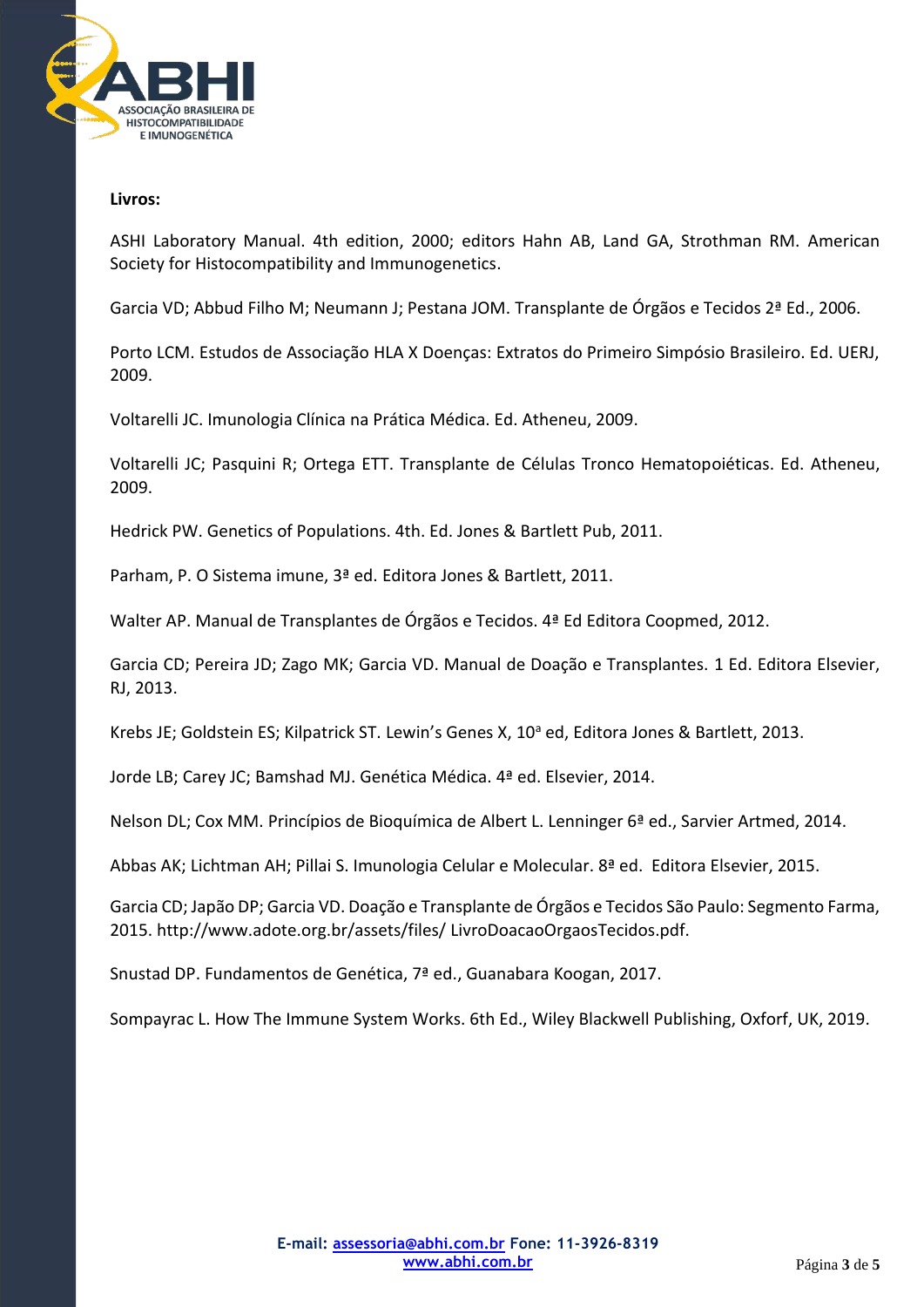

## **Sites:**

HLA Nomenclature. Nomenclature for Factors of the HLA System. http://hla.alleles.org

Killer-cell Immunoglobulin-like Receptors (KIR) Nomenclature Report, 2002.

[https://www.ebi.ac.uk/ipd/kir/.](https://www.ebi.ac.uk/ipd/kir/)

HLA and Leukemia[. http://www.dorak.info/hla/.](http://www.dorak.info/hla/)

Major Histocompatibility Complex. (2013). http://www.dorak.info/mhc/index.html.

Incompatibilidade DPB [https://www.ebi.ac.uk/ipd/imgt/hla/dpb\\_v2.html.](https://www.ebi.ac.uk/ipd/imgt/hla/dpb_v2.html)

Frequências alélicas e haplotípicas:<http://allelefrequencies.net/>

HLAMatchmaker[: http://www.hlamatchmaker.net](http://www.hlamatchmaker.net/)

Cursos de Atualização da ABHI – Educação Continuada - https://www.abhi.com.br/abhonline.

### **Normas, Resoluções e Portarias:**

Norma Regulamentadora 32 (NR-32): Segurança e saúde no trabalho em serviços de saúde.

Resolução ANVISA (Agência Nacional de Vigilância Sanitária) – RDC nº306 de 7 de dezembro de 2004 – regulamento técnico para o gerenciamento de resíduos de serviços de saúde.

Diretrizes gerais para o trabalho em contenção com material biológico. Série A. Normas e Manuais Técnicos. Brasília – DF, 2004.

Resolução CNS 196/96 (Conselho Nacional de Saúde) - 10 de outubro de 1996. Diretrizes e Normas Regulamentadoras de Pesquisas Envolvendo Seres Humanos – CEP CONEP.

Resolução ANVISA (Agência Nacional de Vigilância Sanitária) – RDC nº 50, de 21 de fevereiro de 2002 dispõe sobre o Regulamento Técnico para planejamento, programação, elaboração e avaliação de projetos físicos de estabelecimentos assistenciais de saúde.

Resolução ANVISA (Agência Nacional de Vigilância Sanitária) – RDC nº 61 de 01.12.2009 – DOU 02.12.2009.

PORTARIA Nº 2.600/GM DE 21 DE OUTUBRO DE 2009 - Regulamento Técnico do Sistema Nacional de Transplantes.